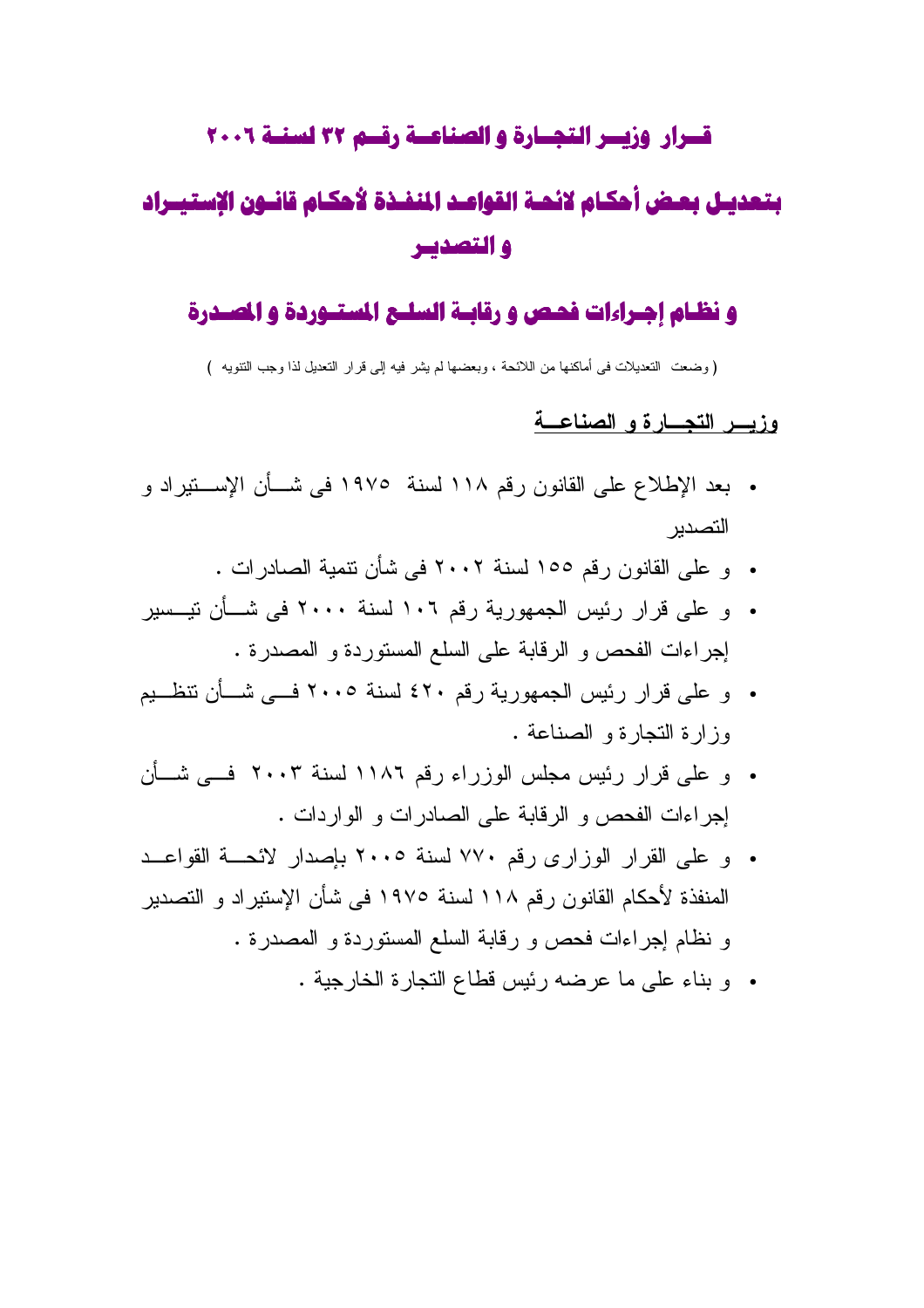## قــــــــــــرر

### (العسادة الأولسي)

يضاف إلى نهاية الفقرة الأولى من المادة (٤) من لائحة القواعد المنفــذة لأحكـــام القانون ١١٨ لسنة ١٩٧٥ في شأن الإستيراد و التصدير المشار إليها عبارة نصها الأتى :

و ذلك فيما عدا الرسائل التي عرضت على الجهات المختصة بإجراءات الفحص و نم رفضها لعدم مطابقتها للمواصفات الفنية .

#### <u> (المسادة الثانيسة)</u>

يضاف إلى الملحق رقم (٨) المرفق باللائحة القواعد المنفذة لأحكـــام القـــانون ١١٨ لسنة ١٩٧٥ المشار إليها السلع الأتية :

| رسوم الفحص (*)                        | السلعسة                  | البند الجمرك <i>ي</i> |              |
|---------------------------------------|--------------------------|-----------------------|--------------|
| قرشاً عن كل كيلو                      | (خراطيم الفرامل ،        | من ۳۹ ۱۷              | $\mathbf{y}$ |
| جرام من الرسالة .                     | خراطيم هيدروليك ،        |                       | مكرر         |
|                                       | خراطيم المياه) و لوازمها |                       |              |
|                                       | من لدائن .               |                       |              |
| قرشاً عن كل كيلو<br>جرام من الرسالة . | أدوات مائدة و مطبخ و     | من ۳۹ ٢٤              |              |
|                                       | أواني منزلية أخر من      |                       |              |
|                                       | لدائن .                  |                       |              |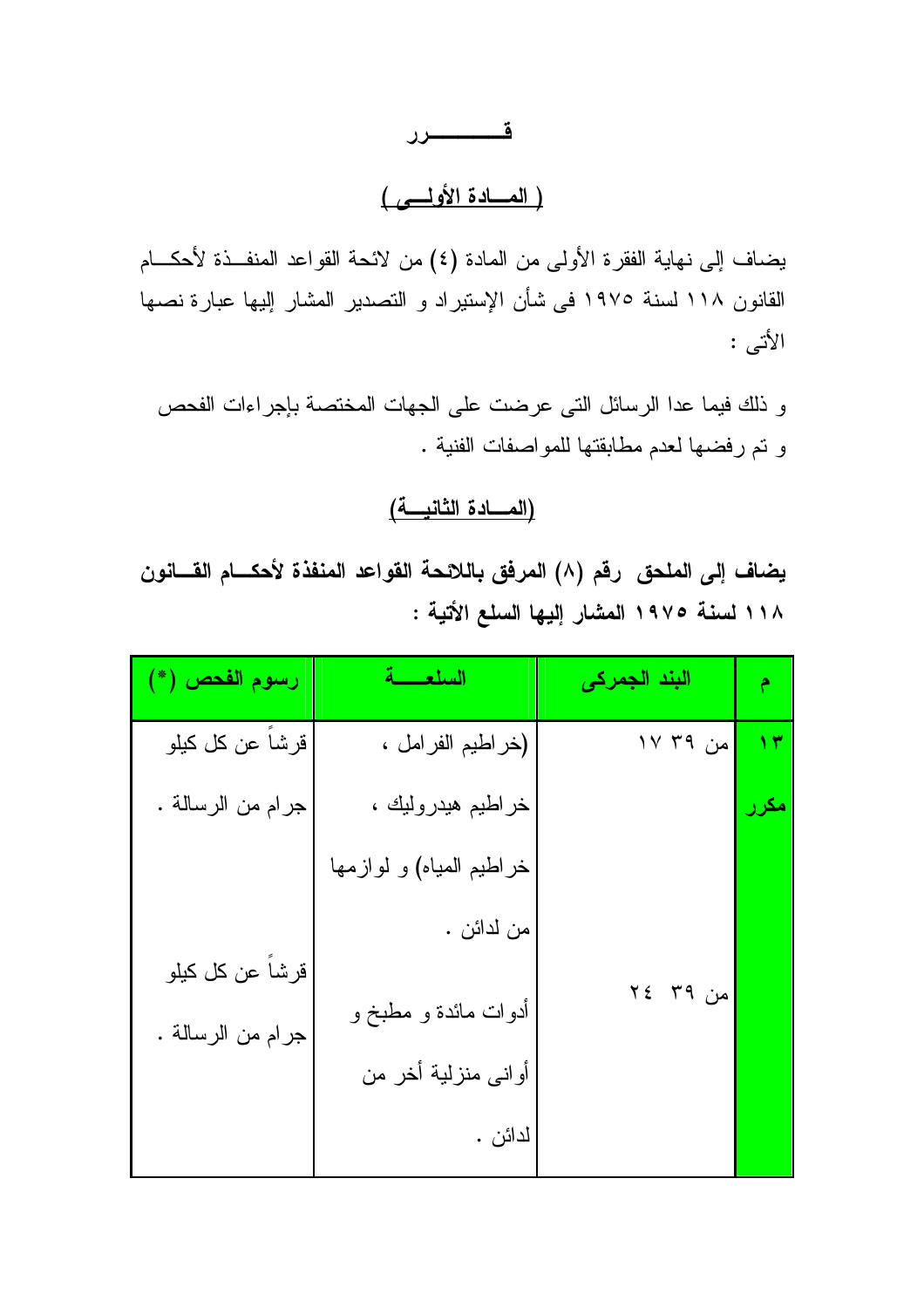| قرشاً عن كل كيلو  | فواصل و أدوات إحتكاك                      | من ٣٩ ٢٦ ٩٠              | $\sqrt{2}$           |
|-------------------|-------------------------------------------|--------------------------|----------------------|
| جرام من الرسالة . | للألات من لدائن.                          | <mark>مکرر </mark> جود ا |                      |
| قرشاً عن كل كيلو  | حلقات ، فواصل                             | 47176                    | $\overline{\Lambda}$ |
| جرام من الرسالة . | (جوانات) من مطاط                          |                          | مكرر                 |
|                   | مبرکن غیر مقسی .                          |                          |                      |
| قرشاً عن كل كيلو  | أدوات إحتكاك للفرامل أو                   | 9.177                    | 77                   |
| جرام من الرسالة . | لمجموعات التعشيق أو ما                    |                          | مکرر                 |
|                   |                                           |                          |                      |
|                   | يماثلها                                   |                          |                      |
| قرشاً عن كل كيلو  | الألات غسل مما بستعمل                     | 11 0. AE                 | $\sqrt{2}$           |
| جرام من الرسالة . | في المنازل لا تزيد سعتها                  | 17 0. 12                 | <mark>مکرر</mark>    |
|                   | عن ۱۰ کیلو جرام .                         |                          |                      |
|                   | روافع من النوع المستعمل  قرشاً عن كل كيلو | $58$ $70$ $15$           | ٥٩                   |

(المسادة الثالثة)

يستبدل بنصوص البند "٢" من المادة ٤٠ و البند "رابعاً" من المسادة ١٠٢ مسن لائحة القواعد المنفذة للقانون رقم ١١٨ لسنة ١٩٧٥ المشار إليها و البند "٣" قرين مسلسل (٢) من الملحق رقم (٢) ، و الشروط الخاصة لإسستيراد بعــض